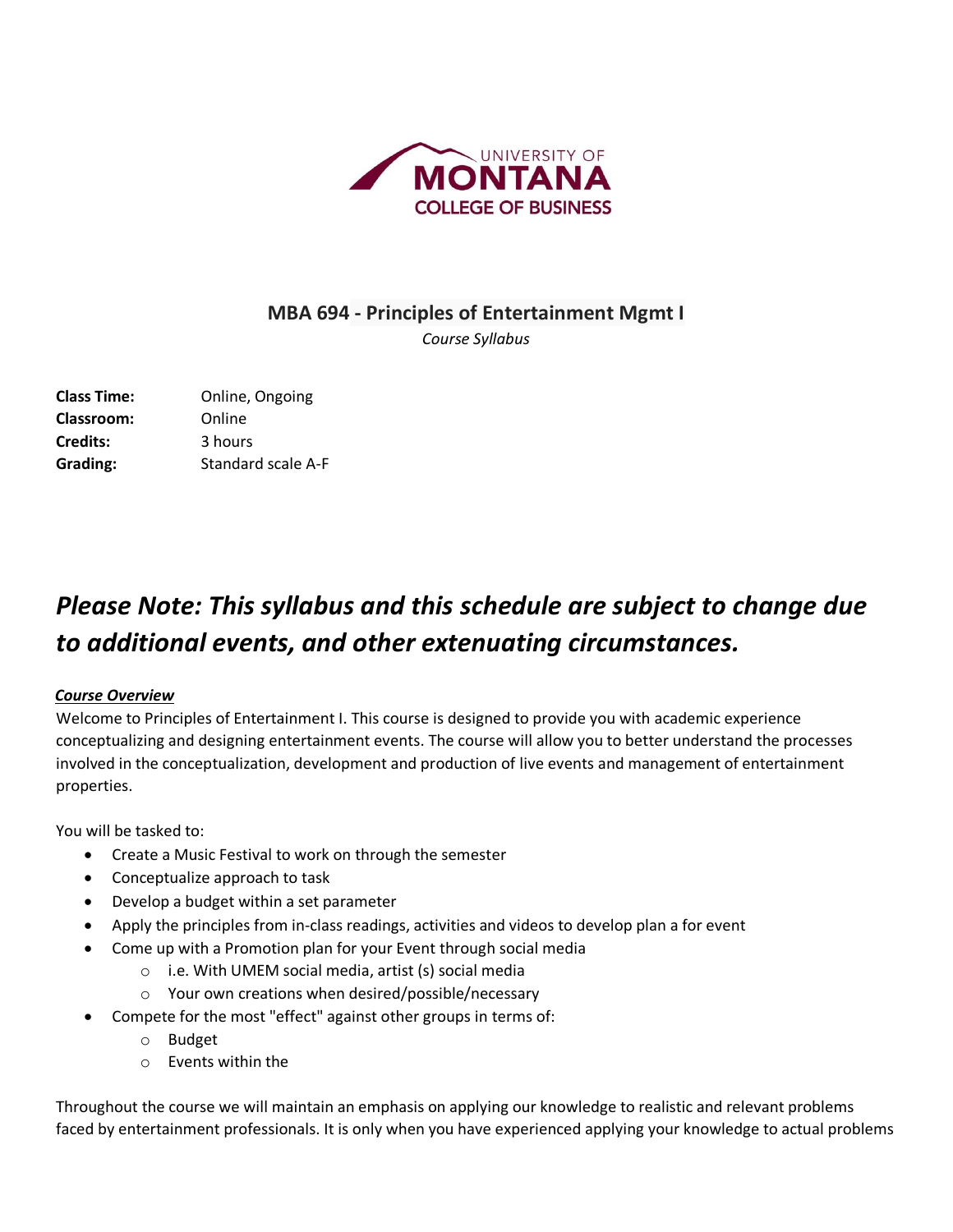that you can readily see your strengths and weaknesses, and perhaps more importantly recognize that no single approach is appropriate for all situations. The course is highly interactive. It will challenge your ability to communicate effectively. The purpose of this course is to synthesize real world situations with classroom learning. Students will be responsible for conceptualizing, planning, promoting, and otherwise managing events.

Course Learning Goals - BMGT 402/MBA 694 students will be expected to:

- 1. Demonstrate ability to conceptualize an event for  $a(n)$  artist(s).
- 2. Demonstrate an understanding of contracts and licenses as applicable to artists.
- 3. Demonstrate ability to design and evaluate entertainment offerings through budget design Understand and use social media to promote artist(s) and events.
- 4. Understand and demonstrate the ability to use funds effectively for artist/event development.
- 5. Demonstrate ability to collaborate for event execution.
- 6. Evaluate events for effectiveness and success based on unique goals as designed with others.

### **Course Requirements and Assignments:**

**Class Attendance:** Online course, no attendance required.

**Class Participation:** You are required to actively participate in class assignments; this may entail posting on discussion boards, working on special event guided projects, or class assignments. Your participation will be based on the quality of your contributions, the level of professionalism you demonstrate, and the value added to each assignment.

**Quzzies/Exam:** You have 1 comprehensive exam in the course.

**Projects:** You will be required to perform specific tasks in relation to developing entertainment events and working with artists. You will be asked to individually post on discussion boards in relation to specific events and course milestones. You will also be graded on the effective use of your budget as well as the creation and execution of social media plans.

If reasonable and appropriate accommodation is called for though documentation with The [Equal Opportunity and](http://www.umt.edu/eo)  [Affirmative Action Office](http://www.umt.edu/eo) and Disability Services for Students for you, please notify me immediately so we work together to create the best experience possible for you.

**Artist/Event Development hours:** Over the course of the semester you are required to work with your artist(s)/event whether special event, musical or theatrical, in a capacity determined (greatly) by the needs of the artist(s)/event and (to a lesser degree) your own interests in accordance with course criteria. For your own sake, I ask you to keep an open mind and understand that this requirement is specifically designed to take you out of the classroom and into the community in order to meet the needs of real people.

In addition, you may be working on a project as an end of the year event for the Entertainment Management program. This event will be developed more fully in class and may be a common working group project.

**Discussion Postings:** You will be required to post on the Discussion Board in Moodle ongoing impressions of specific events and your role in each events execution. These postings should reference the lectures when appropriate, along with outside literature, with direct quotes related to your own experiences in some way. Be thoughtful, respectful, and grammatically correct. In addition, you will thoughtfully and respectfully respond to at least one other students posting.

**Final Report:** Following the performance you will write a comprehensive report chronicling your work with your artist(s)/event and your group. You will detail all relevant events in the chain of the artist(s)/events development. I encourage you to keep a journal, whether paper or electronic, and take the time to make notes and record your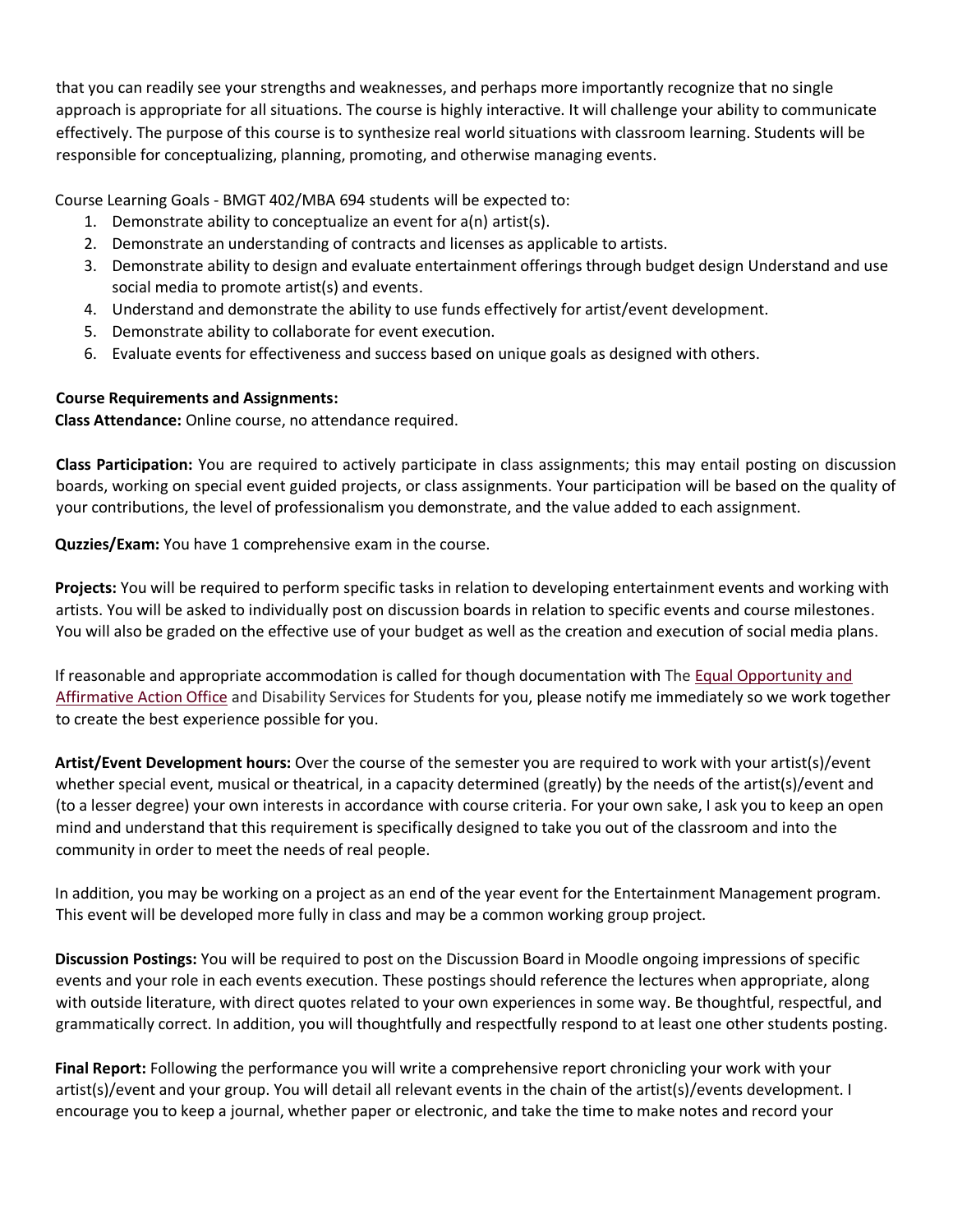thoughts so that you may refer back to these notes when working on the Final Project. We will go into much more detail later in the semester.

**Course Materials:** Every registered student of Entertainment Management is required to purchase a Resource Pack, available at The Bookstore. One Resource Pack is required per semester, per student, regardless of how many Entertainment Management classes for which you are registered (example: If you are registered for BMGT 401 and BMGT 402, you will only need one resource pack; however, you will be required to purchase a new one if you enroll in Entertainment Management courses next semester). This Resource Pack gives you access to all class materials, to all tools necessary to complete projects, to our guest instructors who are industry professionals and experts, to industry relevant subscriptions and databases, to job and internship opportunities available only to Entertainment Management students, and to our Entertainment Program's Instructional Center. Students must present the purchased Resource Pack to the Instructor by a certain date indicated by the Instructor or will be dropped ½ letter grade automatically.

**Course Grading:** Grading is based on a 100 point scale for both undergraduate and graduate students. (You will see a possible 120 points in the Moodle shell. Unfortunately there is not a way to change this, but be aware the course is graded on 100 points.) Each section post is worth 5 points. (3 points for the initial assignment post and 2 points for the response post.) Please be aware I expect you to thoughtfully present your material. I also expect it to be well written and technically correct. Excessive technical errors (4 or greater per post) will result in loss of points.

| <b>Assignment</b>                               | <b>Possible Points</b> |          | <b>Due Date</b> | We will use a simple scale: |       |
|-------------------------------------------------|------------------------|----------|-----------------|-----------------------------|-------|
| Group Event (Ongoing)                           | 15                     |          | Ongoing         | Points                      | Grade |
| Entertainment Management quiz                   | 5                      |          | 2/2             | 94-100                      | A     |
| Music $4.0$ – Tribes quiz                       | 5                      |          | 2/9             | 90-93                       | $A -$ |
| Special Events quiz                             | 5                      |          | 2/16            | 87-89                       | B+    |
| Get More Fans (Getting Press, Blogs) quiz       | 5                      |          | 2/23            | 83-86                       | B     |
| Mus. Industry Forms/Mus. Bus. Handbook quiz 5   |                        |          | 3/2             | 80-83                       | $B -$ |
| Offers and shows - what do they entail? quiz    | 5                      |          | 3/9             | 77-79                       | C+    |
| Everything - Need to Know-Music Business quiz 5 |                        |          | 3/16            | 73-76                       |       |
| In Class Reading Exam                           | 15                     |          | 3/30            | 70-73                       | $C-$  |
| <b>Budget check - Posting</b>                   |                        |          | 4/27            | 67-69                       | D+    |
| Developing Merch - posting                      | 5                      |          | 5/2             | 63-66                       | D     |
| Effort/Attendance (Mr. Webster's discretion)    | 10                     |          | ----            | 60-63                       | D-    |
| Event Development Journal - Physical, email     | 15                     | in class | 5/8/18          | 59 or less                  | F     |
| Total                                           | 100                    |          |                 |                             |       |

*The group assignments in this course will occur in conjunction with* 

*the reading and are designed to enhance your understanding of the material and its application to real events.*

## *Schedule of Classes*

Week 1 Tuesday 1/23

**Grading is as follows:**

Introduction, Syllabus, discuss course basics, Break into groups. Split into reading/presenting pairs.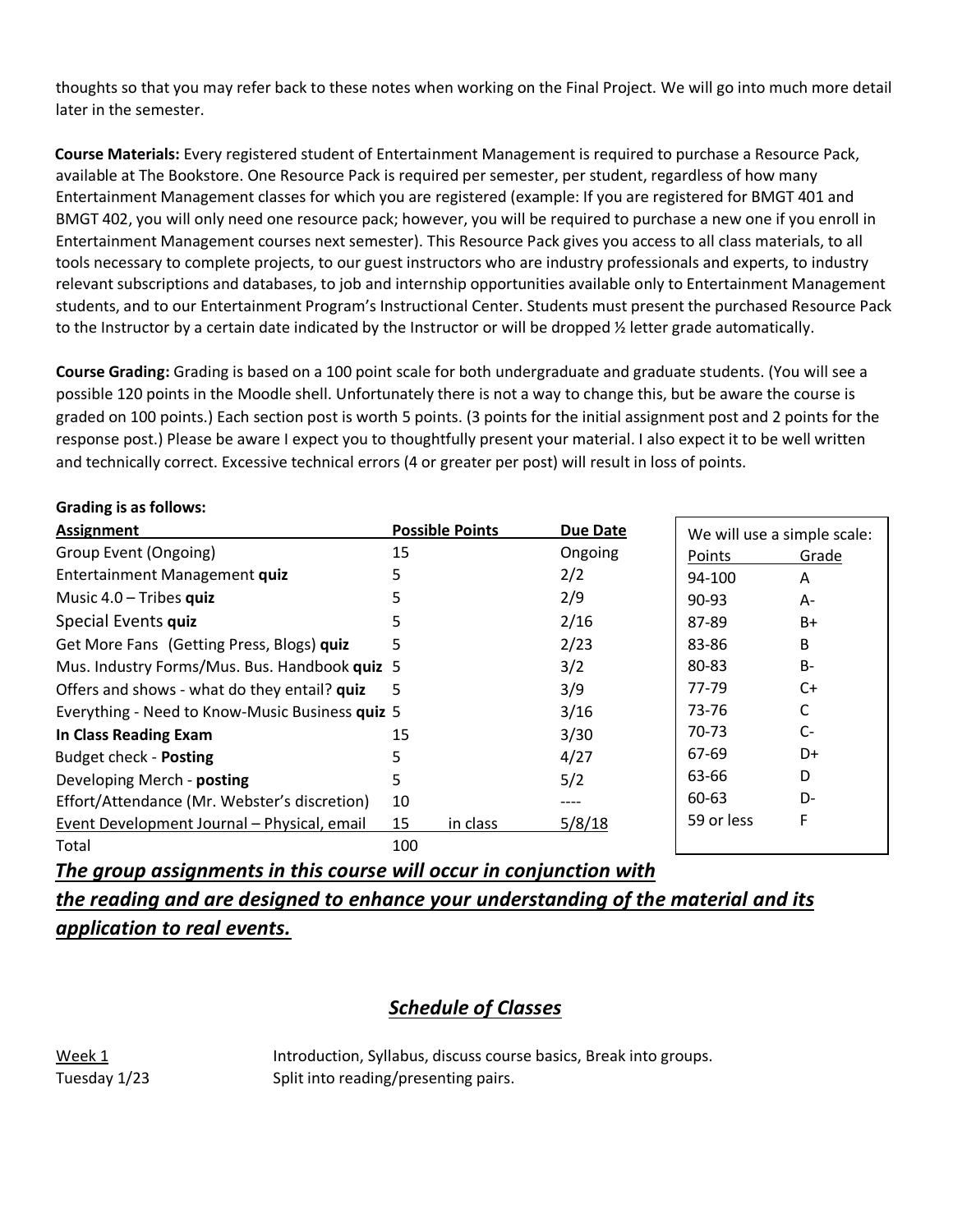| Thursday 1/25          | Group work Discussion - Developing new events<br>Discuss Reading: Chapter 1 and Chapter 6 from Entertainment Management:<br>Towards Best Practices by Stuart Moss and Ben Walmsley.                                                                     |
|------------------------|---------------------------------------------------------------------------------------------------------------------------------------------------------------------------------------------------------------------------------------------------------|
| Week 2<br>Tuesday 1/30 | Reading: Chapter 1 and Chapter 6 from Entertainment Management: Towards Best<br>Practices by Stuart Moss and Ben Walmsley.<br>Take quiz before 10 AM, 2/2                                                                                               |
| Thursday 2/1           | How to talk about creating an image for your event,<br>What the heck are we doing here? Budget - short and quick. Tribes!<br>1st group from each team presents reading<br>Reading: Chapter 4 from Music 4.0 by Bobby Owsinski. No Class - Pollstar week |
|                        | Reading: Chapter 4 from <b>Music 4.0</b> by Bobby Owsinski.<br>Take quiz before 10 AM, 2/9                                                                                                                                                              |
| Week 3<br>Tuesday 2/6  | No Class - Pollstar week                                                                                                                                                                                                                                |
|                        | <b>Athlete</b>                                                                                                                                                                                                                                          |
| Thursday 2/8           | No Class - Pollstar week                                                                                                                                                                                                                                |
| Week 4                 | Discuss reading: 2nd group from each team presents reading                                                                                                                                                                                              |
| Tuesday 2/13           | Reading: Chapter 3 from Special Events: Creating and Sustaining a New World for<br><b>Celebration, Seventh Edition, by Professor Joe Goldblatt</b>                                                                                                      |
| Thursday 2/15          | Discuss the use of social media and social platforms to engage<br>Reading: Chapter 3 from Special Events: Creating and Sustaining a New World<br>for Celebration, Seventh Edition, by Professor Joe Goldblatt<br>Take quiz before 10 AM, 2/16           |
| Week 5                 |                                                                                                                                                                                                                                                         |
| Tuesday 2/20           | Discuss reading: 5th group from each team presents reading<br>Reading: Chapter 15 from GetMoreFans by Jesse Cannon and Todd Thomas                                                                                                                      |
|                        | Using social media as a creator - bring your favorites examples (Post them in Moodle<br>and we'll go through them in class.                                                                                                                             |
| Thursday 2/23          | Social Media Marketing: Getting Press, using marketing tools, social media<br>measurable's check-in, all groups.<br>Reading: Chapter 15 from GetMoreFans by Jesse Cannon and Todd Thomas<br>Take quiz before 10 AM, 2/23                                |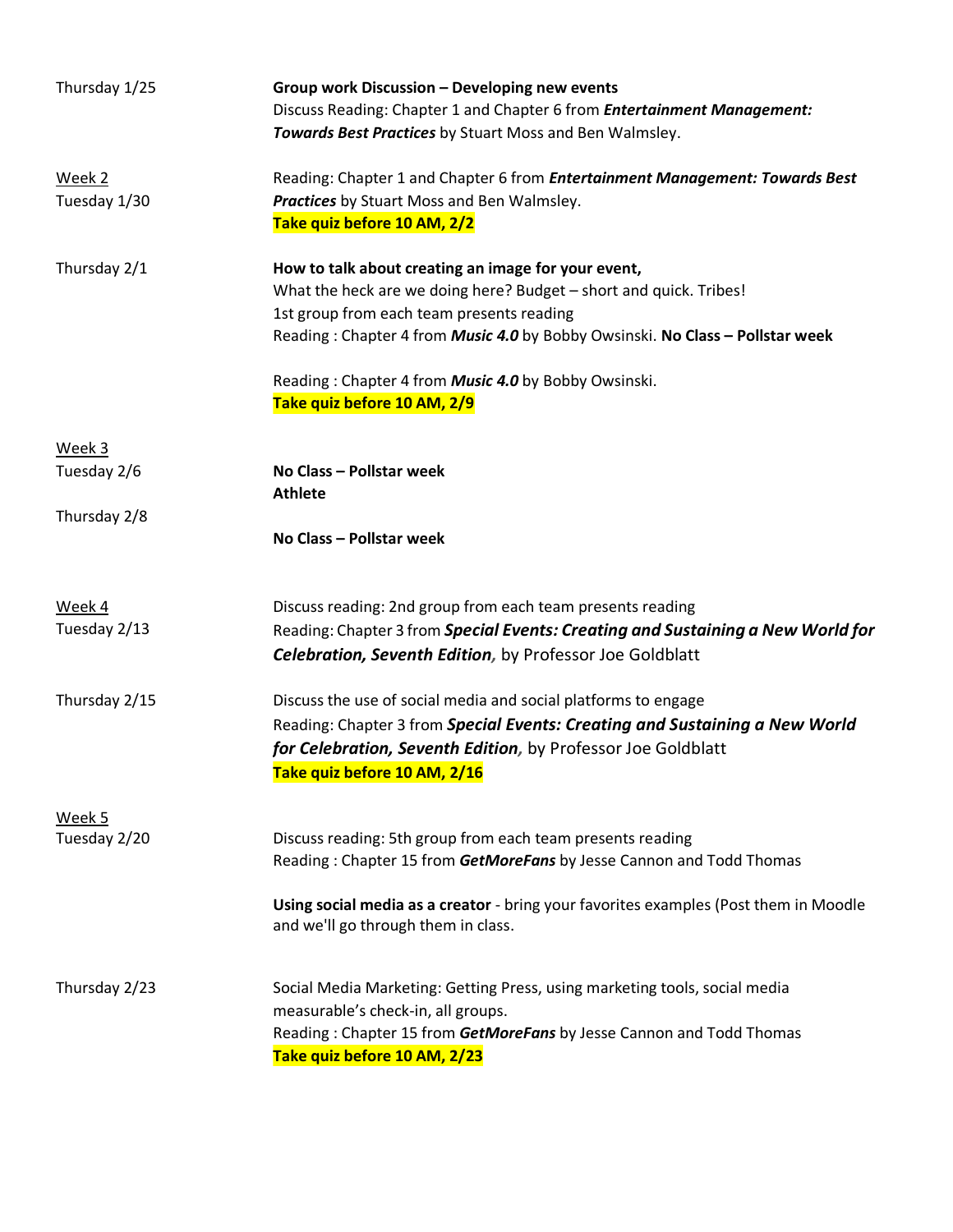| Week 6<br>Tuesday 2/27  | Timelines: How a properly created plan can save you from headaches<br>You should be talking to your artist(s) about what is happening - think in systems.<br>Discuss reading: 4 <sup>th</sup> group from each team presents reading |
|-------------------------|-------------------------------------------------------------------------------------------------------------------------------------------------------------------------------------------------------------------------------------|
| Thursday 3/1            | A discussion of where we are to this point and how the groups are moving forward.<br>Reading: Chapter 26, from Music Business Handbook by David & Tim Baskerville<br>Take quiz before 10 AM, 3/2                                    |
| Friday 3/2              | Traveler's Rest Fundraiser - Teams working on event                                                                                                                                                                                 |
| Week 7<br>Tuesday 3/6   | Chapter 1 from Thinking in Systems by Donella H. Meadows<br>Discuss reading: 3rd group from each team presents reading                                                                                                              |
| Thursday 3/8            | How am I going to pay for this? $-$ What are we paying for $-$ what do we have to work<br>on? Creating our own paper work.                                                                                                          |
|                         | Reading: Chapter 1 from Thinking in Systems by Donella H. Meadows<br>Take quiz before 10 AM, 3/9                                                                                                                                    |
| Week 8<br>Tuesday 3/13  | Reading: Chapters 7 and 15 from All You Need To Know About The Music Business, by<br>Donald S. Passman.<br>Discuss reading: 6 <sup>th</sup> and final group from each team presents reading                                         |
| Thursday 3/15           | Event check in - where are you now?                                                                                                                                                                                                 |
|                         | Reading: Chapters 7 and 15 from All You Need To Know About The Music Business,<br>by Donald S. Passman.<br>Take quiz before 10 AM, 3/16                                                                                             |
| Week 9<br>Tuesday 3/20  | Discussion of readings from each group. Discuss salient points and revisit each reading                                                                                                                                             |
| Thursday 3/22           | Bring your laptop, phone, tablet, etc to class In class exam.                                                                                                                                                                       |
|                         | Reading Exam! (opens 3/30 at 11:00 AM closes at 12:30 3/30)                                                                                                                                                                         |
| Week 10<br>Tuesday 3/27 | <b>Spring Break - No Class</b>                                                                                                                                                                                                      |
| Thursday 3/29           | <b>Spring Break - No Class</b>                                                                                                                                                                                                      |

Week 11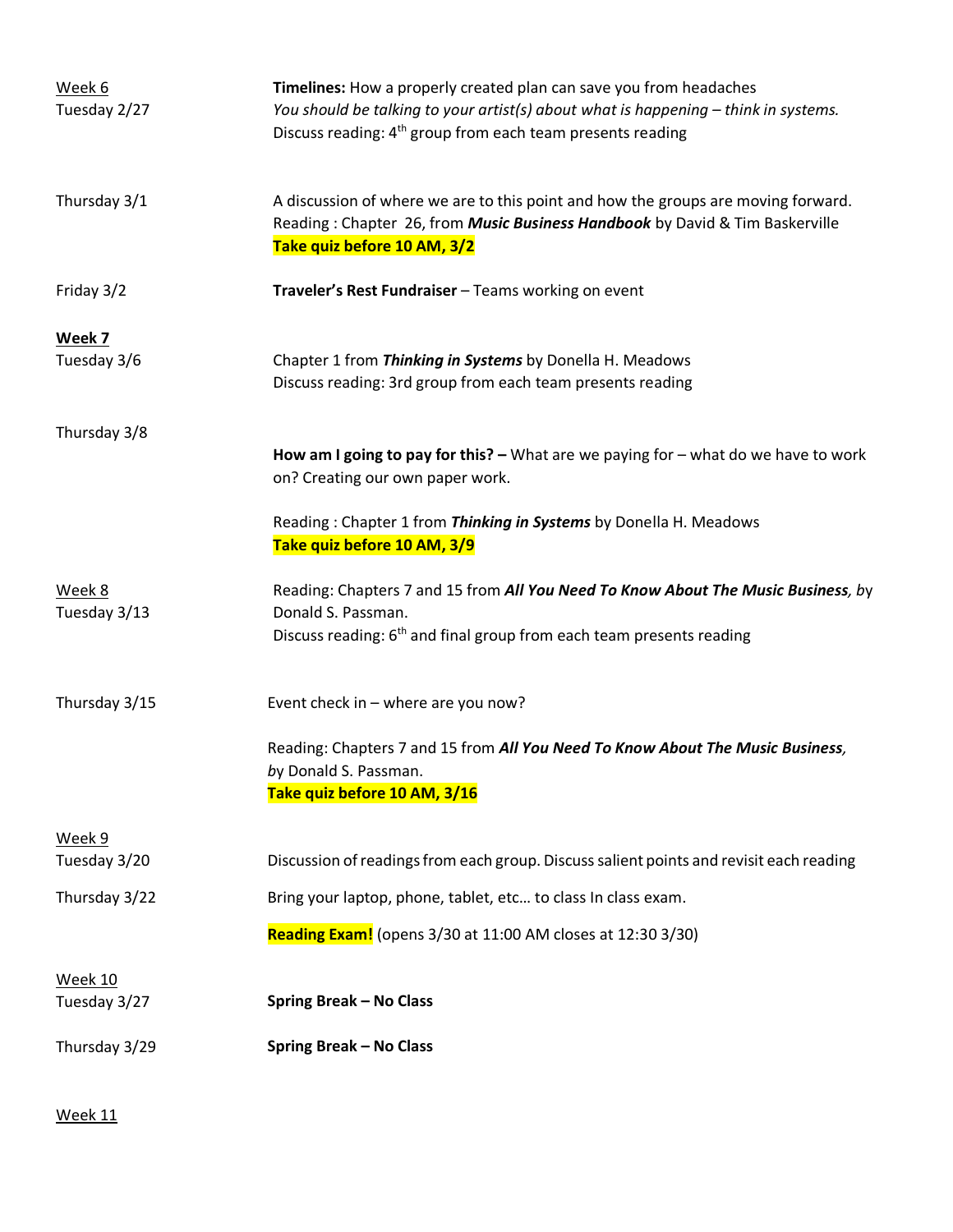| Check-in with Groups and their relationship with their event - what should you be<br>doing now? |
|-------------------------------------------------------------------------------------------------|
| Tangibles - Bring list of what needs to be done by who in the group. Event checklist.           |
| No Reading                                                                                      |
| Group report on checklist $-$ in class presentations                                            |
| In class work on event<br>No Reading                                                            |
| Wylie & the Wild West REQUIRED event for entire class                                           |
| MCT Fundraiser - teams working that day                                                         |
| In class work presenting report out of event                                                    |
| In class work presenting report out of event                                                    |
| In class work on event - Wylie & the Wild West                                                  |
| Work on Wylie & the Wild West $-$ all day event $-$ Talk with Tom                               |
| Budgeting posting due by 11/30/16 at noon (individual and group #'s)                            |
| Last minute discussions of Events                                                               |
| Loose ends - Swag ideas post -                                                                  |
|                                                                                                 |

Week 16

# *Final project TBA during Finals Week*